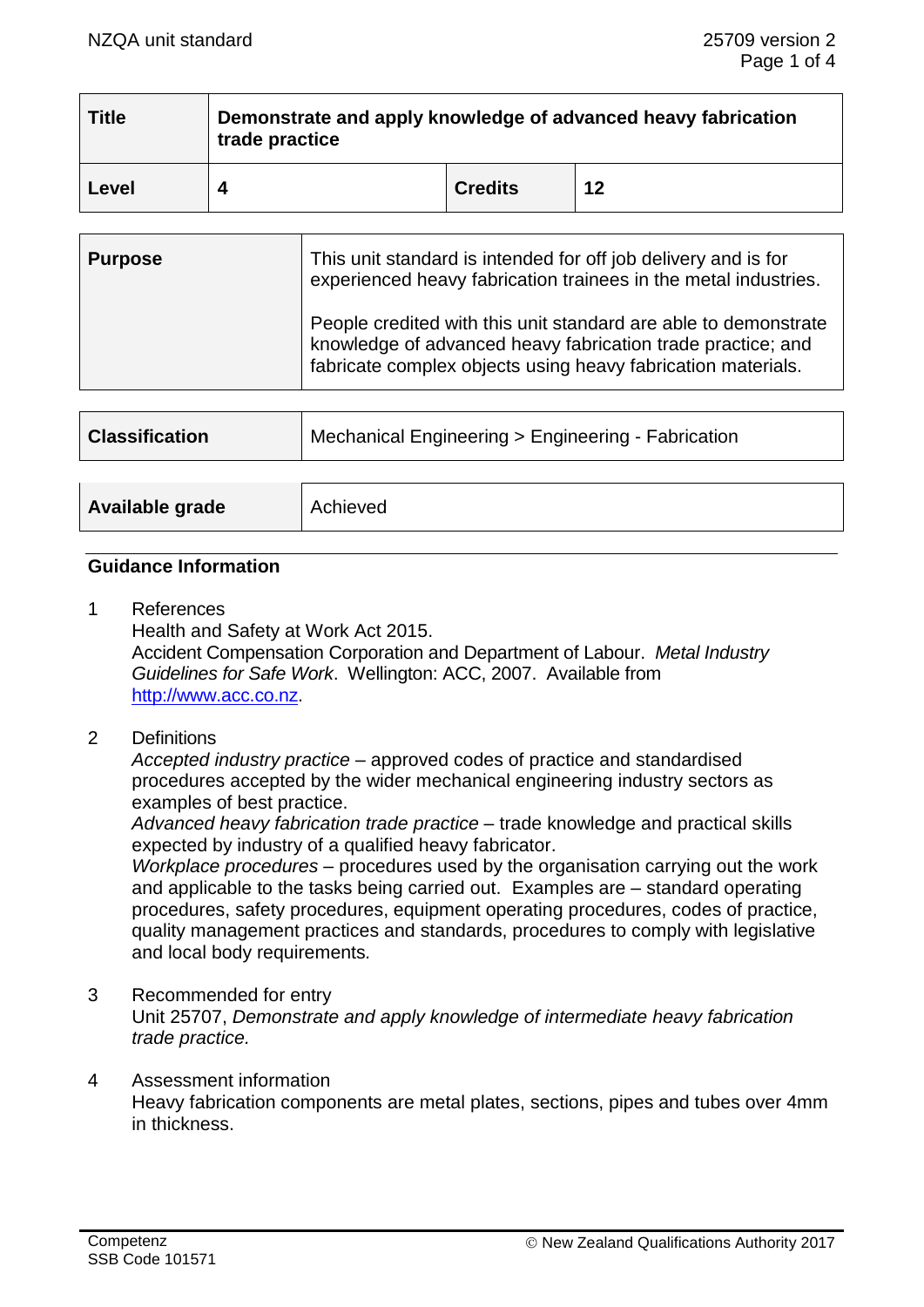- 5 This unit standard is one of a fabrication set:
	- Unit 29670, *Demonstrate knowledge of fabrication machinery, materials, and processes* (Level 2), an introductory knowledge standard to provide foundation awareness.
	- Unit 29730, *Apply good work practices when performing basic fabrication operations under supervision* (Level 2), an introductory practical unit standard.
	- Unit 30263, *Perform fabrication operations* (Level 3), a progressing practical unit standard intended to be assessed in an industry workshop environment.
	- Unit 25706, *Demonstrate and apply knowledge of intermediate light fabrication trade practice* or 25707, *Demonstrate and apply knowledge of intermediate heavy fabrication trade practice* (Level 3), light or heavy specific unit standards to measure trade level fabrication competence.
	- Unit 25708, *Demonstrate and apply knowledge of advanced light fabrication trade practice* or 25709, *Demonstrate and apply knowledge of advanced heavy fabrication trade practice* (Level 4), light or heavy specific unit standards to measure advanced trade level fabrication competence.

# **Outcomes and performance criteria**

## **Outcome 1**

Demonstrate knowledge of advanced heavy fabrication trade practice.

## **Performance criteria**

- 1.1 Technical processes and practices used are described in accordance with accepted industry practice.
	- Range distortion control, damage minimisation, fabrication allowances, fabrication technique, welding sequence, principles and use of jigs and fixtures.
- 1.2 Operating principles and material handling capability of fabrication machinery is described in accordance with accepted industry practice.
	- Range laser cutters, plasma cutters, water-jet cutters, sheet metal benders, punching machines, shears/guillotines, press brakes, powered rollers.
- 1.3 Heavy fabrication job management processes are described from an efficiency perspective.
	- Range job scheduling, time management, quality control, warehousing, ordering, inventory control, resource management.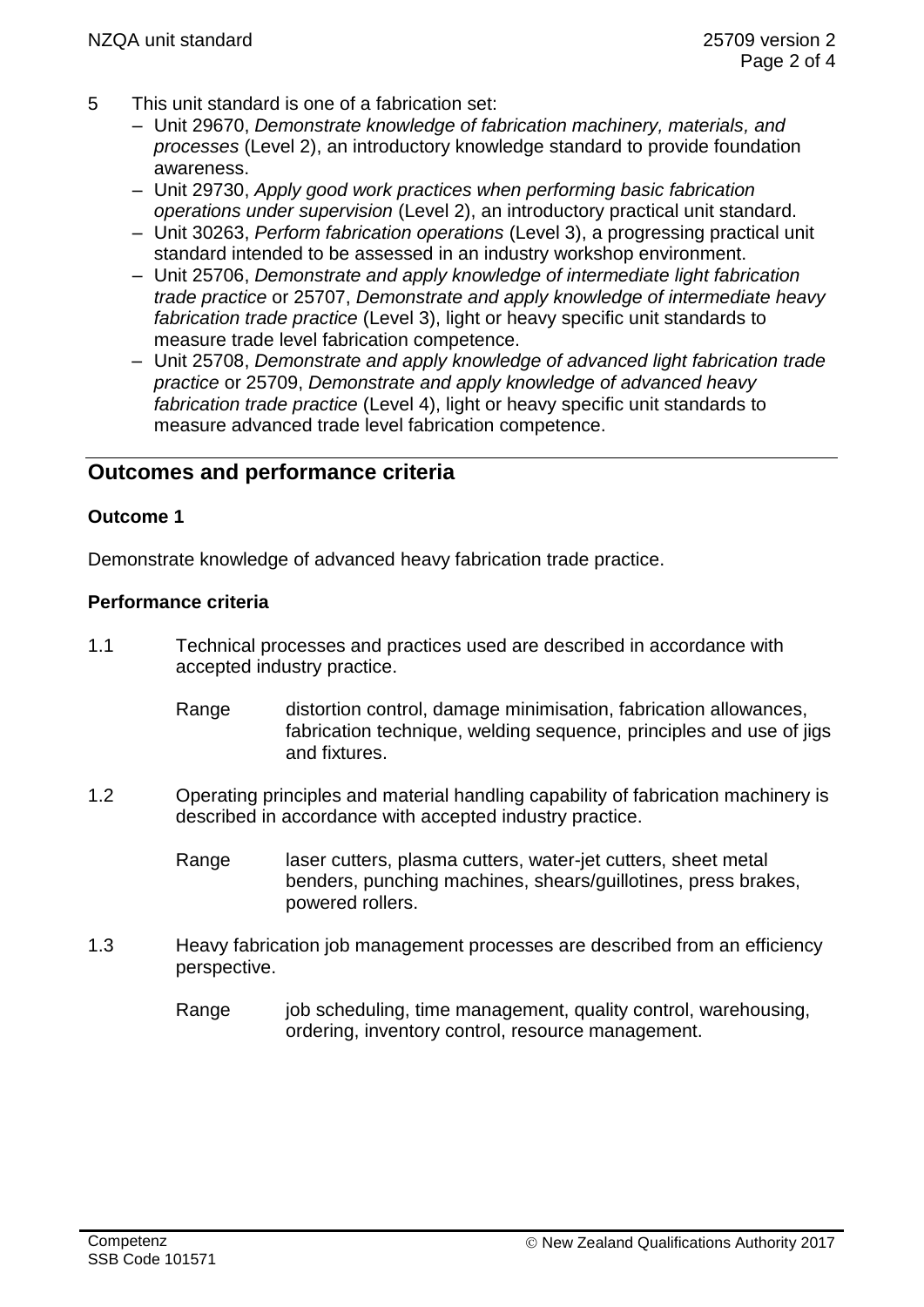# **Outcome 2**

Fabricate complex objects using heavy fabrication materials.

Range complex objects – four complex objects, each based on two or more of unequal diameter and offset cylindrical, pyramidal, conical, square or rectangular shapes between inclined planes; one assembly incorporating at least two of the complex objects; materials – two different metals; two metal thicknesses, 4 mm minimum, including plate; two structural shapes (examples are – flat bar, rod, pipe, rectangular hollow section, channel, angle).

#### **Performance criteria**

- 2.1 Workplace safety procedures are followed.
	- Range examples are  $-$  use of personal protective equipment, checking of equipment for faults, use of fume extraction equipment, elimination of risk of fire or explosion, protection from arc radiation.
- 2.2 Specifications are interpreted and the work planned in accordance with accepted industry practice.
- 2.3 Fabrication and assembly allowances are calculated and applied in accordance with accepted industry practice.
- 2.4 Alignment marks and datum points are marked in accordance with specifications and accepted industry practice.
- 2.5 Machine settings are checked and set in accordance with workplace procedures.
- 2.6 Fabrication processes are demonstrated in accordance with accepted industry practice.

Range laying out, marking, cutting, forming; may include assembling, use of jigs and fixtures.

- 2.7 Fabrications are inspected and measured for compliance with specifications and any deviations are identified.
- 2.8 Any deviations in fabrications are corrected in accordance with accepted industry practice.

| <b>Planned review date</b> | 1 December 2022<br>-31 |
|----------------------------|------------------------|
|                            |                        |